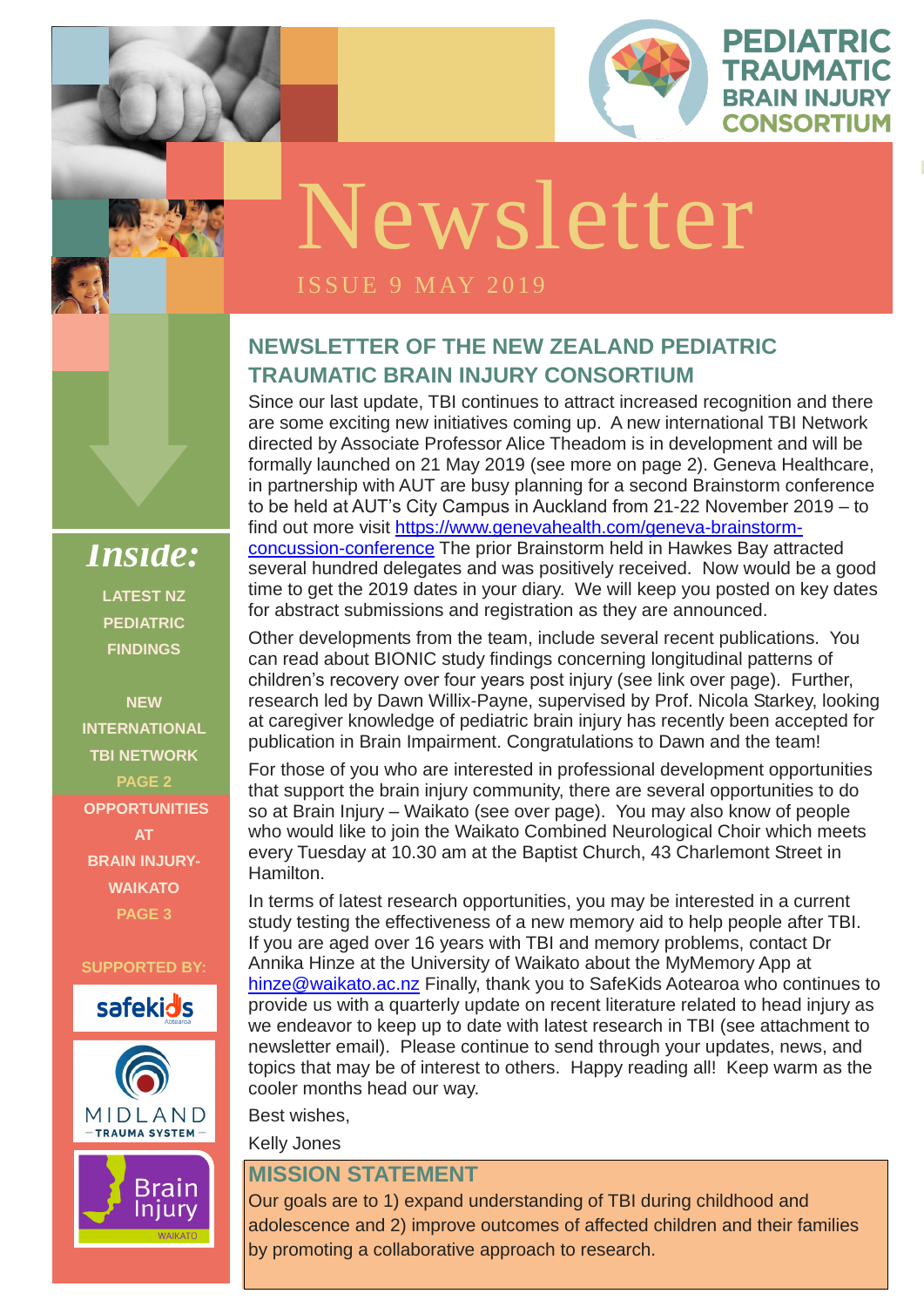#### **PATTERNS OF CHILDREN'S RECOVERY OVER 4-YEARS FOLLOWING TBI**

Research examining children's outcomes after mild TBI tends to focus on recovery over the first year following injury. Recent research from the HRC-funded BIONIC study followed 196 children over four years after mild TBI to look at longer term patterns of recovery. Findings revealed that children had significantly fewer behaviour problems, better adaptability, and improved quality of life in the first year after injury, according to

The recent formation of the TBI Network aims to bring together people, services, and research to discover how to prevent and optimise recovery from TBI across the lifespan from birth to older age. Associate Professor Alice Theadom, Director of the network, strongly believes that more can be achieved by working together. This new network aligns closely with the aims of the Pediatric TBI Consortium and as such will be a valuable network to be linked to going forward. The establishment group of the network are keen to hear from patients, clinicians, parents, community groups and stakeholders. To find out more about the structure of the network, download a summary of recent research findings, and/or find out how you can be involved, visit <https://www.aut.ac.nz/traumatic-brain-injury-tbi-network> Keep up to date with tweets from the TBI network by following [@atheadom](https://twitter.com/atheadom) We look forward to keeping you all updated as developments continue.

parent reports. Unfortunately, these patterns of improvements were not observed from 12 to 48 months after injury. During this time, parents reported that their children's quality of life reduced while child behaviour plateaued with no further improvements observed over this time. Those children found to be at increased risk for poor recovery from 12 to 48 months after injury tended to be those from families with low socioeconomic status and those with parents who were experiencing greater levels of anxiety. Overall, these findings suggest that there are important changes in children's behaviour and quality of life after even a mild TBI. Findings provide further evidence of the need to carefully monitor children's recovery, especially among high-risk families. Interventions to identify and treat



parent mental health issues may offer valuable opportunities to reduce the negative outcomes for children. If you would like to read more about the findings of this study, access the full publication at <https://www.tandfonline.com/eprint/hPiDEz8XszE7wg7iUkbA/full?target=10.1080/02699052.2019.1606445>

#### **NEW INTERNATIONAL TBI NETWORK**



## **Hot off the press! Latest findings on children's longterm recovery from mild TBI – NZ findings**



**Associate Professor Alice Theadom Auckland University of Technology**